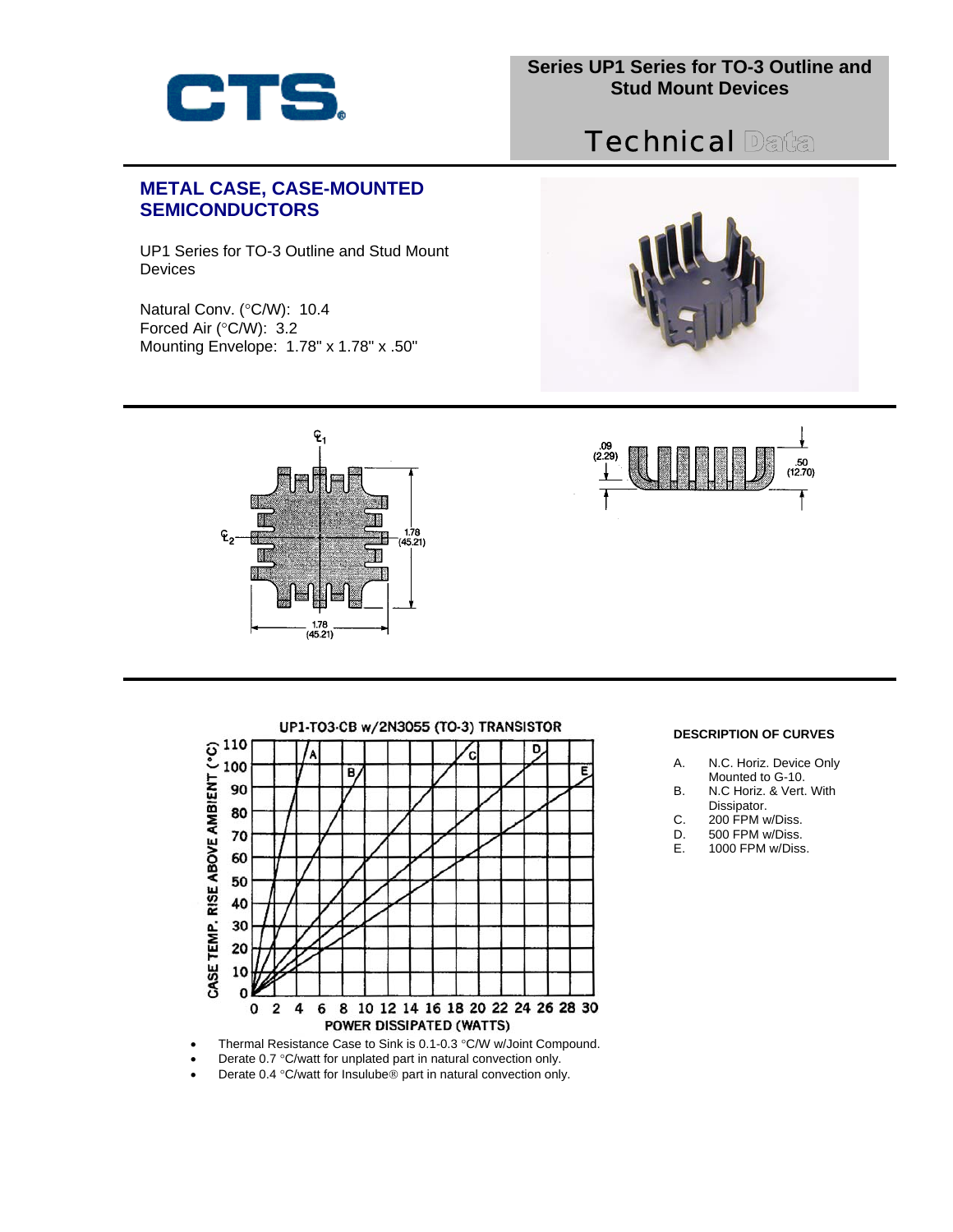## **Ordering Information**

| <b>CTS IERC PART NO.</b><br>Mil. Black<br>Comm'l, Black<br>Unplated |                   |                   | Semiconductor<br>Accommodated | Hole patt.<br>ref. no. | Max. Weight<br>(Grams) |
|---------------------------------------------------------------------|-------------------|-------------------|-------------------------------|------------------------|------------------------|
|                                                                     | Anodize           | Anodize           |                               |                        |                        |
| UP1-000-U                                                           | <b>UP1-000-CB</b> | UP1-000-B         | Undrilled                     | --                     | 15.5                   |
| UP1-T03-U                                                           | <b>UP1-T03-CB</b> | UP1-T03-B         | $T0-3$                        | 16                     | 15.5                   |
| UP1-T03-46U                                                         | UP1-T03-46CB      | UP1-T03-46B       | T0-3 IC                       | 17                     | 15.5                   |
| UP1-436-U                                                           | UP1-436-CB        | UP1-436-B         | $TO-3(4-pin)$                 | 18                     | 15.5                   |
| UP1-T06-U                                                           | <b>UP1-T06-CB</b> | UP1-T06-B         | T0-6, T0-36                   | 19                     | 15.5                   |
| UP1-T015-U                                                          | UP1-T015-CB       | UP1-T015-B        | T0-15, D0-5                   | 23                     | 15.5                   |
| UP-420-U                                                            | <b>UP1-420-CB</b> | UP1-420-B         | Universal                     | 27                     | 15.5                   |
| <b>UP1-T0V-7U</b>                                                   | UP1-T0V-7CB       | <b>UP1-T0V-7B</b> | Universal                     | 28                     | 15.5                   |

#### **HOLE PATTERNS**

**16.** Hole pattern no. 1 accommodates T0-3s. Available in UP, UP1, UP2, HP1, and HP3 series heat dissipators.



**18.** Hole pattern no. 436 accommodates t0-3s (4-pin). Available in UP, UP1, UP2, HP1, and HP3 series heat dissipators.





**19.** Hole pattern no. 2 accommodates T0-6s or T0-36s. Available in UP, UP1, UP2, HP1, and HP3 series heat dissipators.